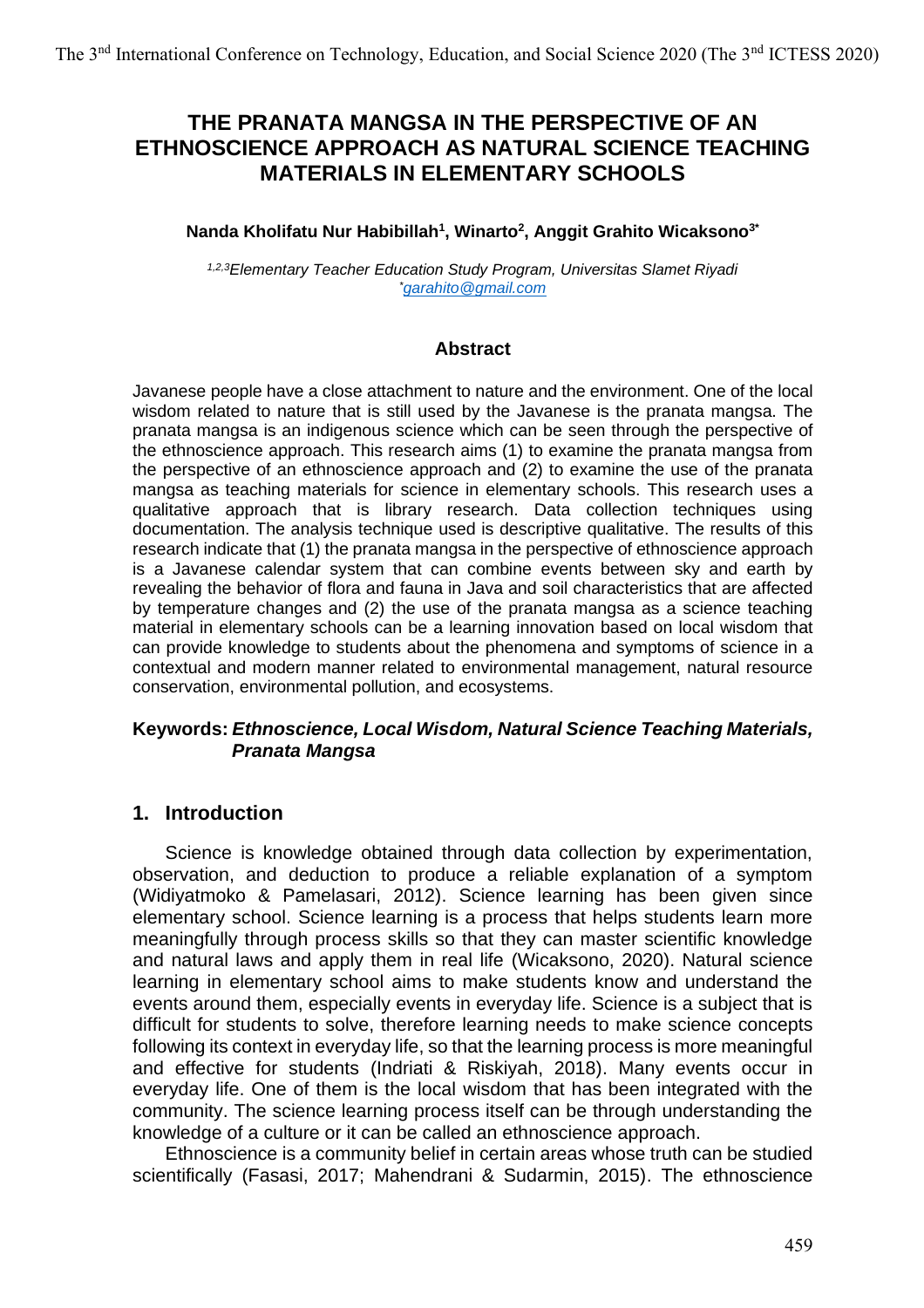approach is the process of reconstructing the original science that develops in society into scientific science (Khoiri & Sunarno, 2018; Sudarmin et al., 2017). The ethnoscience approach can also be interpreted as a way to improve the quality of learning, besides that it can introduce the surrounding cultures or local wisdom.

Local wisdom is an activity carried out by the community to solve a problem. Local wisdom is very attached to the community and becomes a way of life or a way of life in the form of science. Local wisdom is the potential of an area and everything about human thought and work that contains wisdom and wisdom values and is passed on from generation to generation so that it becomes a symbol of the region (Shufa, 2018). Local wisdom has values that become traditions and beliefs in a particular society. The local wisdom of each region is different and becomes one of the original wealth of an area and a way of life. Besides, culture in certain communities is used as a tool to determine activity in life. One of the local wisdom in Java is the Javanese calendar *pranata mangsa* system used in daily life, especially in agriculture.

The *pranata mangsa* is a product of Javanese culture which is full of scientific content. The *pranata mangsa* is a traditional calendar of seasonal rules which is well known in Java. The *pranata mangsa* is local wisdom regarding the calculation of the seasons listed in the calendar based on natural events (Zaki et al., 2018). In his day the *pranata mangsa* system as a guide for farmers as a determinant in doing something. The *pranata mangsa* is based on the apparent circulation of the sun in the sky. The *pranata mangsa* have become a part of community life.

This *pranata mangsa* system is prepared based on observations of natural events that occur on earth and in the sky due to the apparent shift in the location of the sun which is the core of the science content in this system (Sarwanto et al., 2010). The use of *pranata mangsa* as a source of learning can open opportunities for regions and education managers to adapt, modify, and contextualize the curriculum according to conditions in the field (Anazifa, 2016). Ethnoscience that lives and develops in society is still in the form of concrete experiential knowledge as a result of the interaction between the natural environment and its culture (Suastra, 2005). Curriculum development needs to integrate ethnoscience so that the student learning process becomes more meaningful and contextual (Wahyu, 2017).

This research aims (1) to examine the *pranata mangsa* system from the perspective of an ethnoscience approach and (2) to examine the use of the *pranata mangsa* system as teaching materials for science in elementary schools. The implication of the application of ethnoscience by incorporating culture into science in learning in elementary schools is to be able to improve the quality of education and can introduce existing local cultures so that students can know the relationship between culture and phenomena that occur around scientifically.

## **2. Literature Review**

The Javanese people have one of the local wisdom which is very closely tied to nature and the environment which is still used, namely the *pranata mangsa* system. The *pranata mangsa* system is an indigenous science that can be studied from the perspective of an ethnoscience approach so that it can be used as science teaching material in elementary schools. Based on this linkage, this study will examine the *pranata mangsa* system in the perspective of the ethnoscience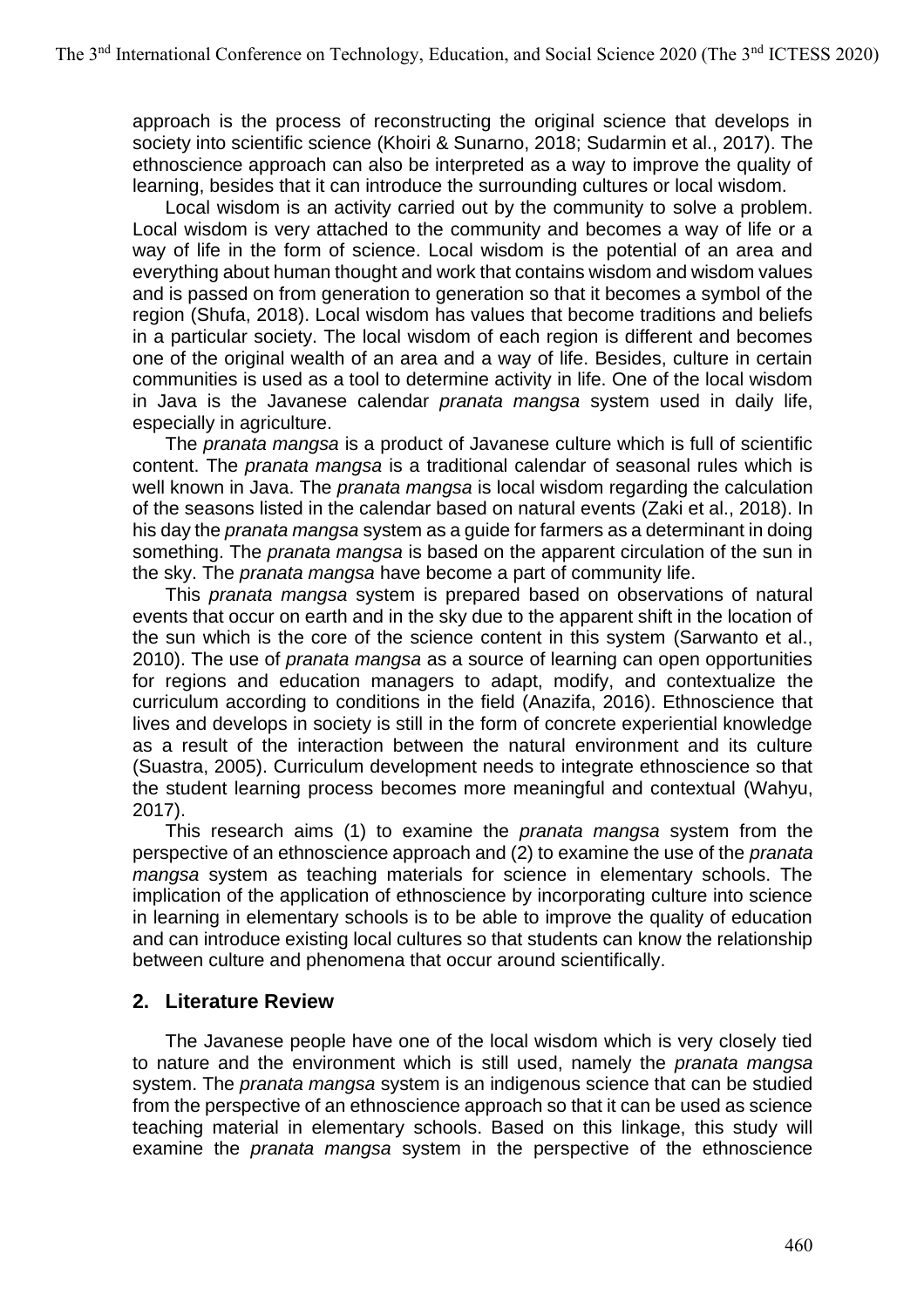approach as science teaching materials in elementary schools, with a theoretical review as follows:

#### **2.1.** *Pranata Mangsa* **System**

Javanese farmers have one of the local wisdom, which is a calendar system that regulates the working procedures of the farmers or season regulation which is called *pranata mangsa* (Hakim, 2014; Khotimah, 2019). Javanese farmers use *pranata mangsa*, which is based on the intuition of their ancestors and is used as a benchmark for farming. *Pranata mangsa* can guide farmers to follow natural signs according to existing season and can use the land as they wish, even if it is supported by infrastructures such as drains and irrigation. By calculating the *pranata mangsa*, natural balance can be maintained. The word *pranata mangsa* comes from the Javanese language which consists of two words, namely "*pranata*" and "*mangsa*". *Pranata* means provisions or rules and *mangsa* means season. The *pranata mangsa* is several years based on the course of the sun which shifts from the equator to north and south for six years and the circulation of the sun in a year affects the seasons on earth (Anazifa, 2016). The *pranata mangsa* is the result of Javanese culture which is full of scientific content (Iskandar, 2016; Sarwanto et al., 2010). The *pranata mangsa* system is a traditional calendar system that is used as a guideline for the Javanese community, especially farmers, to determine the planting season and harvest season based on the prevailing weather and climate.

### **2.2. Ethnoscience Approach**

The word ethnoscience comes from the word *ethnos* (Greek) which means nation, and *scientia* (Latin) means knowledge, so ethnoscience is the unique knowledge possessed by a nation. Ethnoscience is an activity of transforming original science which consists of all knowledge about the facts of society that comes from hereditary beliefs and still contains myths (Novitasari et al., 2017). Ethnoscience deals with the knowledge that comes from a culture which can act as a basis for building a reality that promotes cultural relations with the latest scientific knowledge (Abonyi et al., 2014). The ethnoscience approach is a strategy for creating a learning environment and designing learning experiences that integrate culture as part of the learning process (Kurniawan et al., 2019; Sardjiyo & Pannen, 2005). Ethnoscience approach learning is based on the recognition of culture as a fundamental (fundamental and important) part of education as an expression and communication of ideas and the development of knowledge (Dewi et al., 2019; Ryan, 2016). Learning that uses the concept of culture as a learning resource can improve the ability of students to use scientific knowledge, this is following the opinions expressed (Nuroso et al., 2018; Sudarmin, 2014). Students can make observations or observations in connecting phenomena that occur with the culture of the community that occurs around them through the ethnoscience approach.

#### **2.3. Science Learning in Elementary Schools**

Science is a collection of theories regarding natural phenomena that are born and developed through scientific methods that require scientific attitudes such as curiosity, openness, honesty, such as in systematically arranged observations and experiments (Wicaksono & Sayekti, 2020). Sciences is a branch of science that discusses natural phenomena and materials which are the result of a collection of observations and experiments (Rustaman, 2011). Science learning is an introduction to, as well as observations, of the phenomena that occur around and that occur in nature. Science learning is the study of events that occur in nature (Samatowa, 2010). Science learning is expected to be an aid for students to learn about their surroundings and themselves (Laksana et al., 2016). From some of the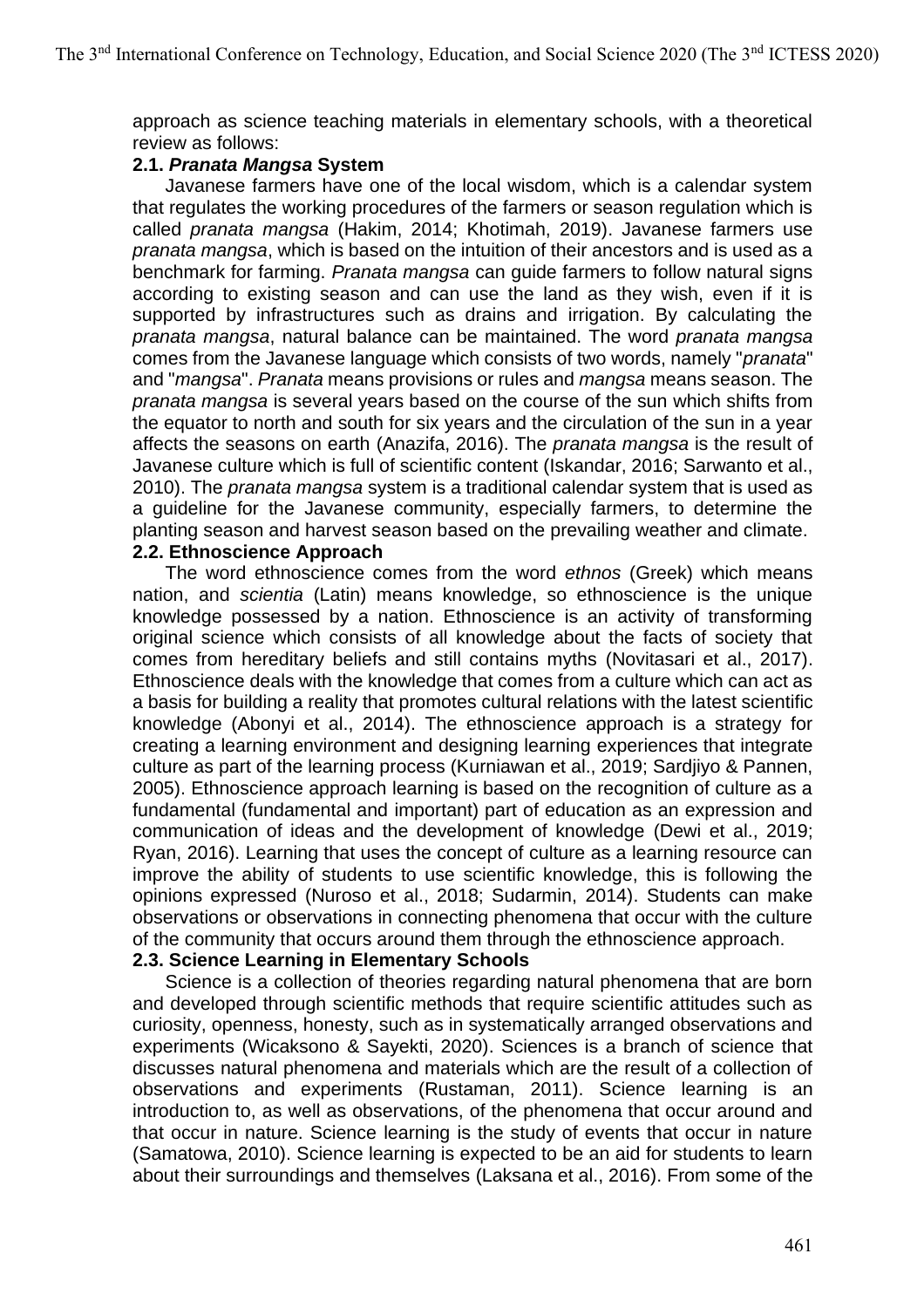opinions above, it can be concluded that science learning is an introduction to how attitudes about phenomena that occur around you by conducting experiments are structured, tested, and can be assessed for truth.

## **3. Research Methods**

This qualitative research is a literature study using books and other literature such as scientific journals and scientific articles as the main object. Library research is a study carried out to solve a problem that is based on a critical and in-depth study of relevant library materials (Danandjaja, 2014). Sources of data are divided into main and additional ones from scientific articles in journals, research reports, and reference books related to the *Pranata Mangsa* System, Local Wisdom, Ethnoscience Approach, and Science Learning in Elementary School. Data collection techniques use primary data documentation and additional scientific references. The validity of the data used triangulation of primary and secondary sources. This kind of qualitative data analysis is inductive, which is based on the analysis of the data obtained, then developing a particular relationship model or becoming a hypothesis. The analysis technique used is descriptive analysis. Descriptive analysis techniques provide a clear, objective, systematic, analytical, and critical description and explanation of the *pranata mangsa* system from an ethnoscience perspective, and the *pranata mangsa* system used in elemtary school science teaching materials.

## **4. Result and Discussion**

#### **4.1. The** *Pranata Mangsa* **System in Ethnoscience Approach Perspective**

The *pranata mangsa* has been known by agricultural communities on the island of Java in the past (Hakim, 2014). Agricultural communities know the planting time and rest time of agricultural land so that agricultural land and the surrounding ecosystem have time to restore its condition. The traditional communities at that time had fully understood the basic idea that the land needed a rest period after carrying out its food production function so that the community believed that the *pranata mangsa* system was more able to guarantee the sustainability of the land.

Standardization in the use of *pranata mangsa* was only carried out during the reign of Sri Susuhan Paku Buwana VII in Surakarta on June 22, 1856 (Sindhunata, 2011; Witasari, 2016). The purpose of standardizing *pranata mangsa* is to strengthen the *pranata mangsa* system so that it is easy for farmers to use in Java. The *pranata mangsa* system standardized by Sri Susuhan Paku Buwana VII was divided into 12 season. The *pranata mangsa* calendar consists of 12 season with an age of 23-43 days for each season. The *pranata mangsa* system is divided into four major seasons, namely: *katigo* (dry season), *labuh* (frequent rainy season), *rendheng* (rainy season), and *mareng* (transition season to dry season). The *pranata mangsa* divides a year into 12 season, namely *kasa*, *karo*, *katelu*, *kapat*, *kalima*, *kanem*, *kapitu*, *kawolu*, *kasanga*, *kasapuluh*, *destha*, and *saddha* (Sindhunata, 2011; Witasari, 2016).

The relationship between climate and living things, especially plants and animals, is closely related to the *pranata mangsa* (Khotimah, 2019; Sindhunata, 2011; Witasari, 2016). *Mangsa Kasa*, *sesotya murca ing embanan* (a diamond falling from its container) describes the leaves beginning to fall. Natural phenomena that accompany fall leaves, soil begins to dry up, and springs begin to shrink.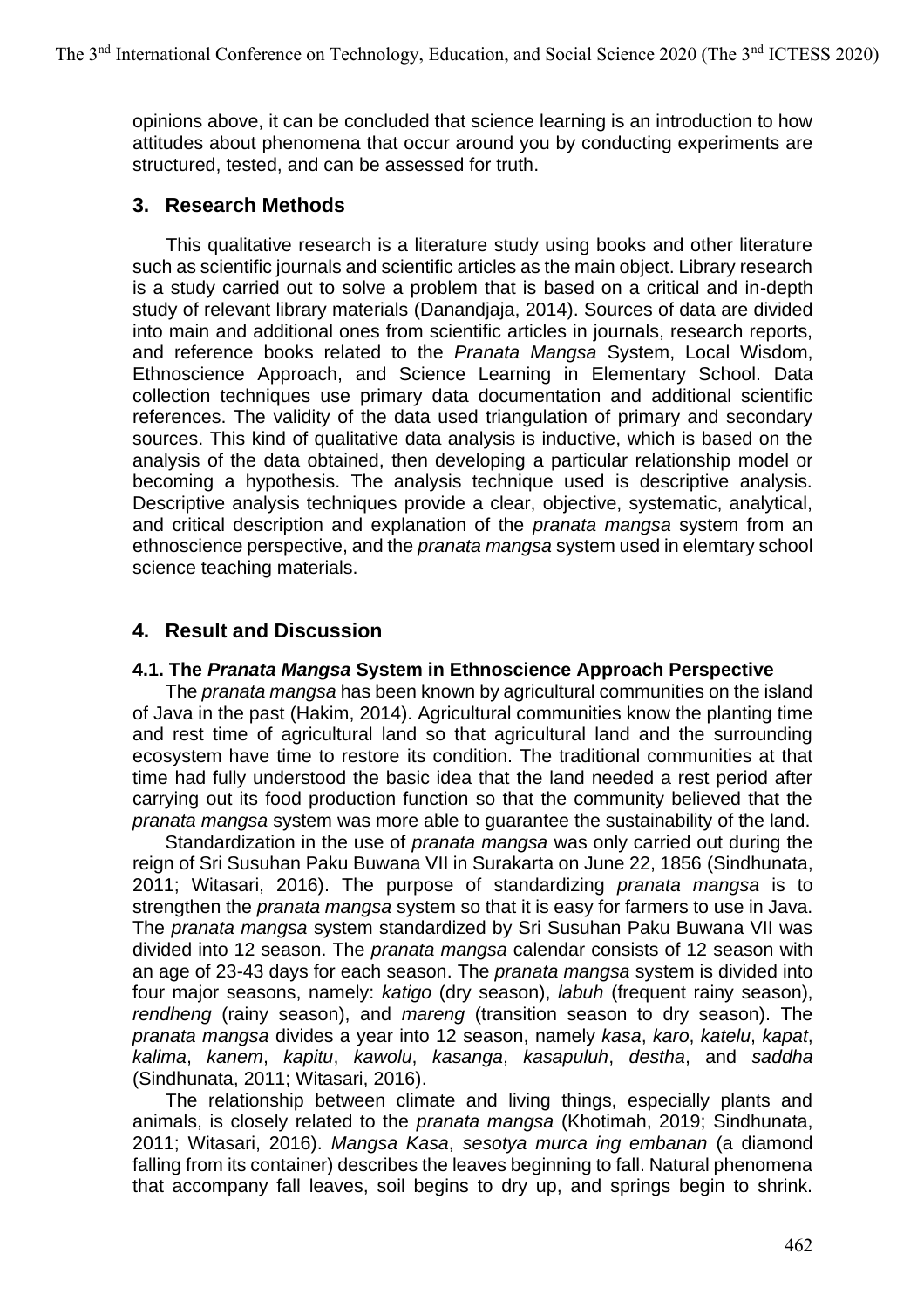*Mangsa Karo*, *bantala rengka* (the earth breaks), this season, the palawija plants begin to grow, the randu trees and mango leaves begin to bloom, the soil is cracked a lot. *Mangsa Katigo*, *suta manut ing bapa* (child according to his father) means that this season the lung-lungan plant begins to spread, here lung-lungan is likened to a child (suta) and lanjaran means father. *Mangsa Kapat, waspo kumembeng jroning kalbu* tears well up in the heart), meaning that the sources begin to dry up, tears are like water, the heart is like the heart is like a spring. Natural phenomena that accompany the heat, this season begins to harvest crops, bamboo, uwi, gadung, kunci, and others begin to grow. *Mangsa Kalimo, pancuran mas sumawur ing jagad* (golden shower wateres the earth), gold shower is likened to rain, sumawur means scattered, in universe means on earth. It was getting cold, the tamarind tree began to bloom, snakes and flies began to appear, the mango harvest. *Mangsa Kanem, rasa mulyo kasucen*, it means the season of lots of fruit. Natural conditions such as rambutan, durian, and mangosteen fruit are beginning to ripen. It's time to cultivate the fields, spread the rice seeds in the fields (Sindhunata, 2011; Witasari, 2016).

*Mangsa Kapitu*, *wisa kentir ing maruto* (the poison is washed away with the wind), which means the season for many diseases. The season is raining a lot, rivers start to overflow, it floods, farmers start planting rice in the fields. *Mangsa Kawolu*, *anjrah jroning kayun* (out of heart), meaning the cat mating season, because his heart is happy and excited. The weather is getting hot, the rice plants in the fields are turning green, the caterpillars are getting bigger. *Mangsa Kasongo, wedharing wacana mulyo* (the appearance of noble sounds), meaning that the crickets and gangsir began to sound (*ngentir*) and the garengpung began to sound (*ngereng*). *Mangsa Kasepuluh, gedhong minep jroning kalbu* (the building is trapped in the heart), meaning that this season is the time for pregnant animals. The rice began to turn yellow, the rice harvested, the little birds began to make nests, brood, and hatch. *Mangsa Destha*, *sesotya sinarawedi* (a diamond that shines gloriously), meaning that at this time the birds began to feed their young. The farmers began to harvest the main season, harvest rice and pala pendhem crops such as cassava, tubers. *Mangsa Saddha, tirto sah saking sasono* (the water disappears from its place), meaning that this season people rarely sweat because the air is cold and dry (Sindhunata, 2011; Witasari, 2016).

*Pranata mangsa* is one of the local wisdom of the Javanese community related to agricultural land management. The application of the *pranata mangsa* shows that the Javanese will never be separated from their natural environment. Since ancient times, the Javanese have considered nature as a subject which means that it is influenced by nature. They believe that changes in weather and seasons determine what to do, especially in agriculture (Dumadi, 2011).

The *pranata mangsa* system is one of the original sciences originating from the Javanese society. The *pranata mangsa* system becomes a reflection material for humans to study and anticipate changes that occur in nature. The Javanese farmers' understanding of nature and behavior that occurs in nature is formulated into a *pranata mangsa* system that is very beneficial for their agricultural system. *Pranata mangsa* also help farmers in designing their economic life by seeing the results of the crops they plant in each season. In other words, the *pranata mangsa* is an ethnoscience that developed in Javanese society. Ethnoscience studies a lot of classifications to find out the structures used to regulate the environment and what an ethnic group considers important. Ethnoscience in society is still in the form of concrete experiences as a result of the interaction between humans and the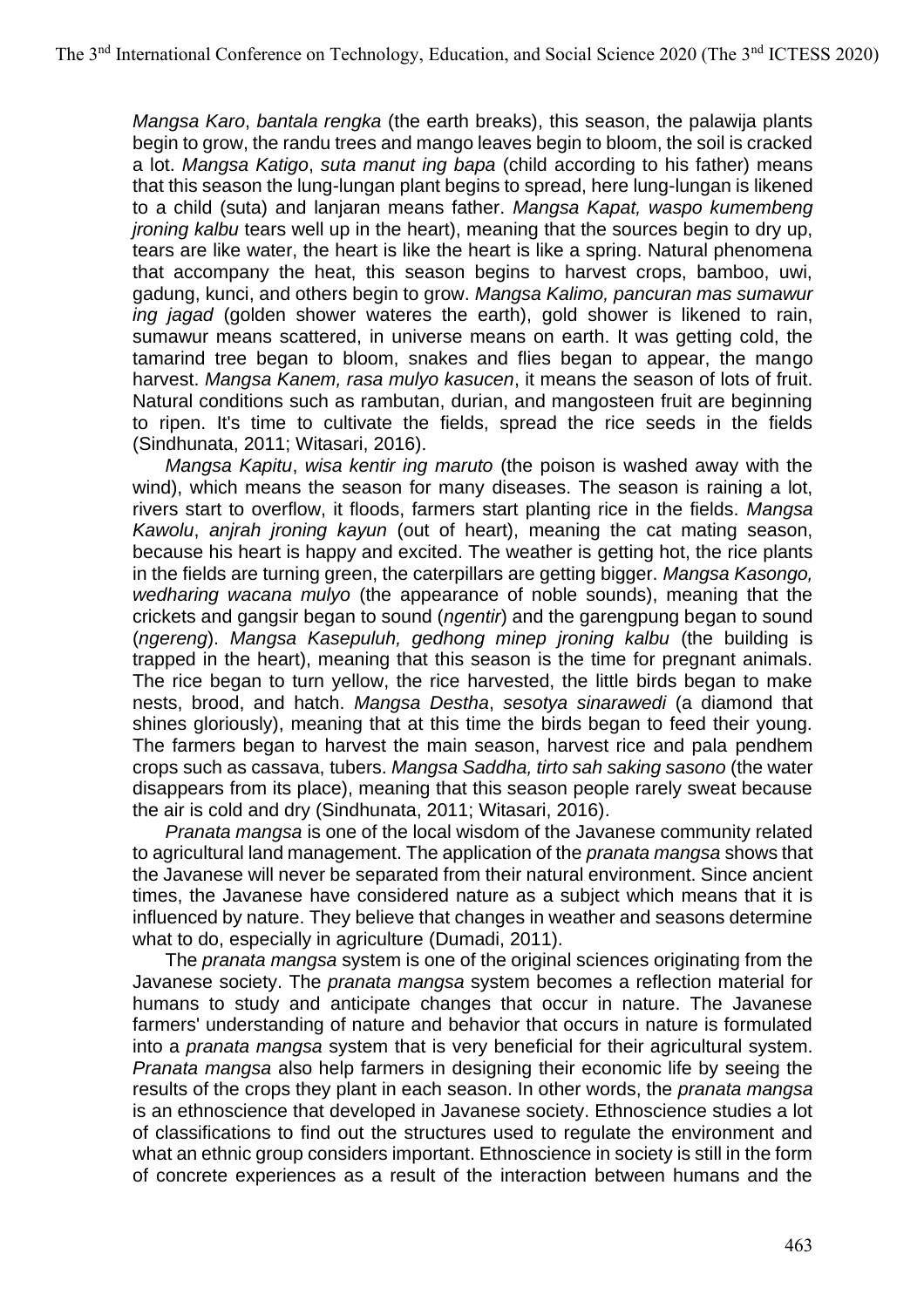environment. Therefore, it is necessary to translate ethnoscience into high science language (Sarwanto et al., 2010). Ethnoscience development and empowerment can be preceded by human and environmental interactions that form ethnic knowledge. Ethnic knowledge is then researched, analyzed, and described from an ethnoscience perspective. Then carried out the modernization and rationalization of ethnic knowledge in the perspective of ethnoscience and modern science and technology so that the development and empowerment of ethnic knowledge occurs. The *pranata mangsa* system in the perspective of ethnoscience approach is a Javanese calendar system that can combine events between sky and earth by revealing the behavior of plants and animals in Java as well as soil characteristics that are affected by changes in temperature.

### **4.2. The** *Pranata Mangsa* **System as Science Teaching Materials in Elementary Schools**

The application of *pranata mangsa* in agriculture needs to be done keeping in mind that *pranata mangsa* are local wisdom capable of overcoming agricultural problems, especially the effectiveness of agricultural land use and high demand for food. *Pranata mangsa* must be placed in the right position so that this local wisdom can still be utilized according to the portion. Some efforts that can be made are integrating the indigenous science system of *pranata mangsa* in science learning in elementary schools and guiding farmers to plant rice by following the planting season calendar.

Indigenous science, in the form of a *pranata mangsa* system, can be used as teaching material for students on the ecosystem and environmental materials that include environmental conservation and management. Students receive conservation education from an early age by teaching the *pranata mangsa* system. The *pranata mangsa* system has elements of environmental management to maintain environmental functions to remain sustainable. The application of the *pranata mangsa* system allows farmers to automatically plant crops according to the nature and characteristics of the plants in each season. Besides, by implementing an *pranata mangsa* system, farmers also carry out intercropping which can inhibit soil fragility. Land management carried out following agricultural timelines can also increase sustainable production yields in plants, improve land ecological conditions, and be in harmony with nature so that the sustainable functions of nature are maintained.

Science learning by utilizing indigenous science is very possible to be applied so that it will run contextually according to the conditions at hand. Besides, by raising indigenous science, there will be opportunities for regions and education managers to adapt, modify and contextualize the curriculum following the real conditions in the field, both demographic, geographic, sociological, psychological, and cultural for students. This also opens up opportunities for innovation based on local wisdom, so that students can learn according to their traditions based on local wisdom that is owned by the region so that they cannot be separated from the culture that applies in the social system of students (Sarwanto et al., 2014)

*Pranata mangsa* can be one of the science teaching materials in elementary schools to preserve local wisdom and as an effort to conserve natural resources in the agricultural sector. *Pranata mangsa* can also be used as a reference for various natural phenomena that are thought to arise in response to weather conditions or climate change. By studying *pranata mangsa*, it is hoped that the community will be able to read natural phenomena well because the community must be able to adapt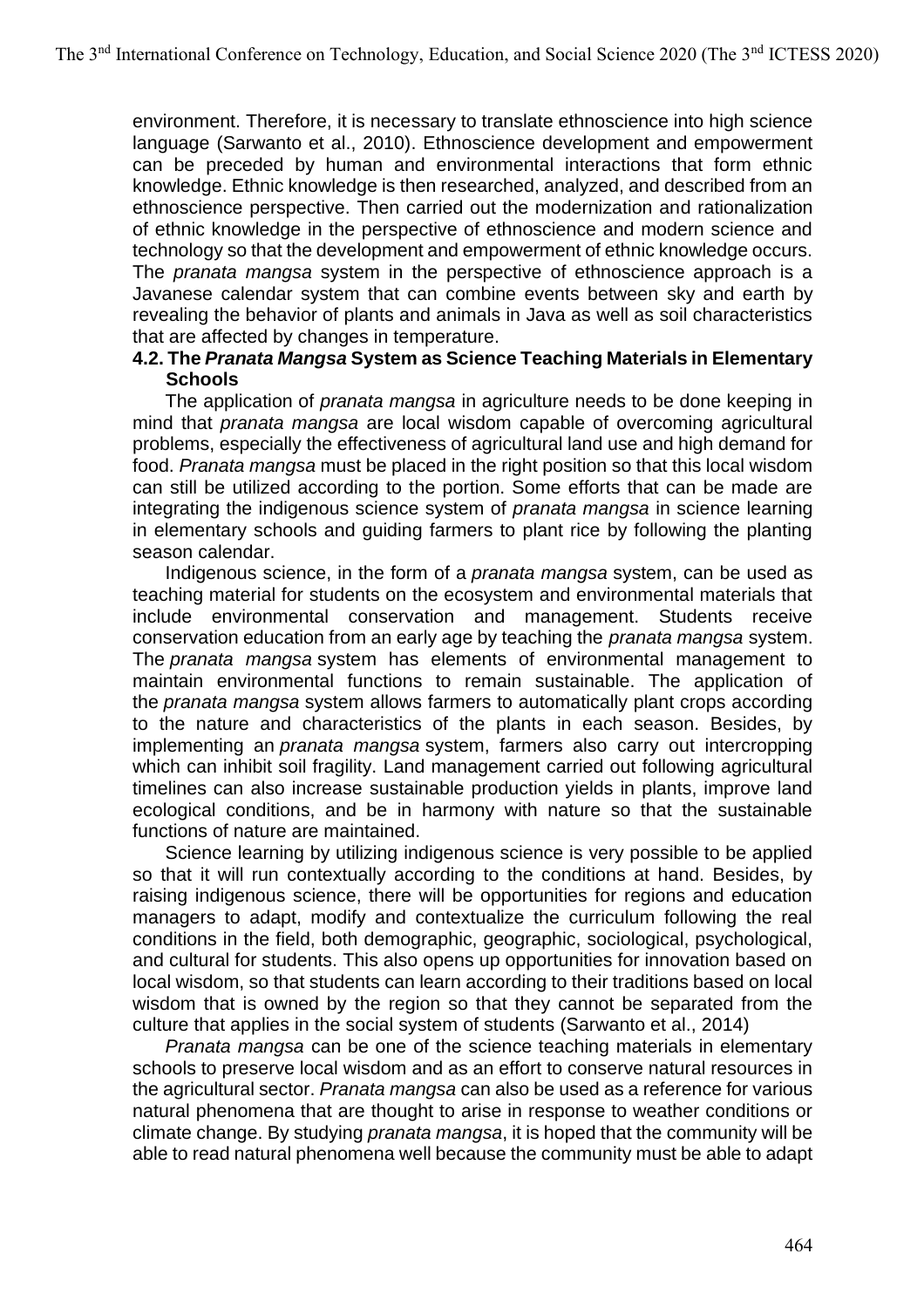to changes in weather or climate. In this regard, the *pranata mangsa* are still reliable in observing various natural phenomena at present in the agricultural sector.

## **5. Conclusions and suggestions**

Based on the research results that have been discussed previously, it can be concluded that (1) the *pranata mangsa* is an ethnoscience developed in Javanese society. The *pranata mangsa* system in the perspective of an ethnoscience approach is a Javanese calendar system that can combine events between heaven and earth by revealing the behavior of plants and animals in Java as well as soil characteristics that are affected by changes in temperature. (2) the use of the *pranata mangsa* system as a science teaching material in elementary schools can be a learning innovation based on local wisdom that can provide knowledge to students about the phenomena and symptoms of science in a contextual and modern manner related to environmental management, conservation of natural resources, environmental pollution, and ecosystem. The suggestion from this research is that science learning based on local wisdom can be developed not only in *pranata mangsa* but can be done in other indigenous science.

## **References**

- Abonyi, O. S., Njoku, L. A. &, & Adibe, M. I. (2014). Innovations in science and technology education: A case for ethnoscience based science classrooms. *International Journal of Scientific & Engineering Research*, *5*(1), 52–56.
- Anazifa, R. D. (2016). Pemanfaatan Sains Tradisional Jawa Sistem Pranotomongso melalui Kajian Etnosains sebagai Bahan Ajar Biologi. *Prosiding Seminar Nasional Pendidikan IPA Pascasarjana Universitas Negeri Malang*, 832–838.
- Danandjaja, J. (2014). Metode Penelitian Kepustakaan. *Antropologi Indonesia*, *52*. https://doi.org/10.7454/ai.v0i52.3318
- Dewi, C. A., Khery, Y., & Erna, M. (2019). An Ethnoscience Study in Chemistry Learning to Develop Scientific Literacy. *Jurnal Pendidikan IPA Indonesia*, *8*(2). https://doi.org/10.15294/jpii.v8i2.19261
- Dumadi, J. (2011). *Mikul Dhuwur Mendhem Jero: Menyelami Falsafah Dan Kosmologi Jawa*. Pura Pustaka.
- Fasasi, R. A. (2017). Effects of ethnoscience instruction, school location, and parental educational status on learners' attitude towards science. *International Journal of Science Education*, *39*(5), 548–564. https://doi.org/10.1080/09500693.2017.1296599
- Hakim, L. (2014). *Etnobotani dan Manajemen Kebun Pekarangan Rumah: Ketahanan pangan, kesehatan dan agrowisata*. Selaras.
- Indriati, I., & Riskiyah, R. (2018). Pembelajaran Kontekstual Menggunakan Media Konkrit untuk Meningkatkan Hasil Belajar IPA Siswa Kelas IX pada Pokok Bahasan Wujud Benda dI SMP Negeri 1 DASUK. *LENSA (Lentera Sains): Jurnal Pendidikan IPA*, *7*(2), 89–95. https://doi.org/10.24929/lensa.v7i2.26
- Iskandar, J. (2016). Ethnoastronomy The Baduy agricultural calendar and prediction of environmental perturbations. *Biodiversitas, Journal of Biological Diversity*, *17*(2), 694–703. https://doi.org/10.13057/biodiv/d170244
- Khoiri, A., & Sunarno, W. (2018). Pendekatan Etnosains dalam Tinjauan Filsafat. *SPEKTRA : Jurnal Kajian Pendidikan Sains*, *4*(2), 145.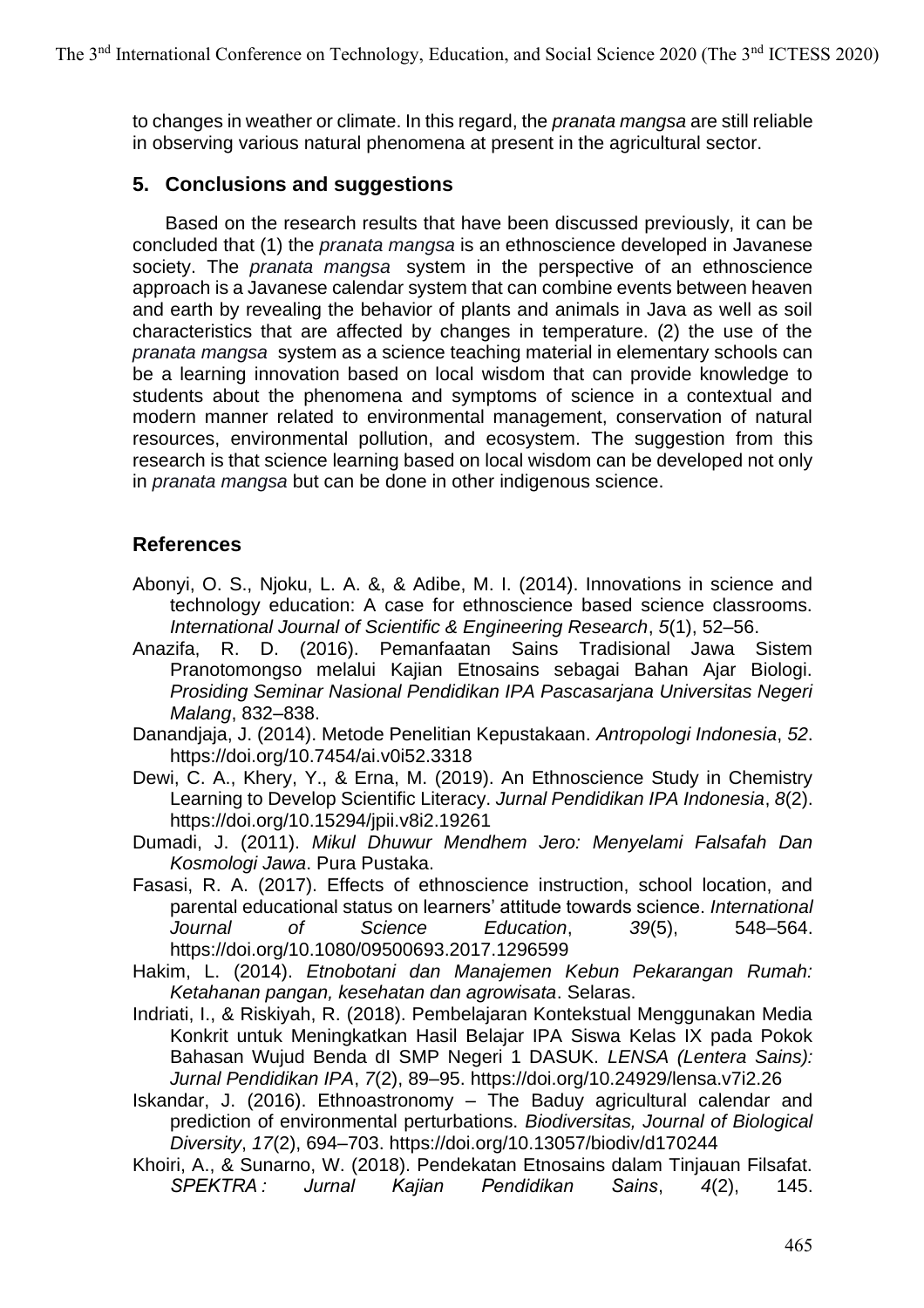https://doi.org/10.32699/spektra.v4i2.55

- Khotimah, N. (2019). Pranata mangsa and the sustainability of agricultural land resources management in Imogiri sub-district of Bantul regency. *IOP Conference Series: Earth and Environmental Science*, *338*, 012029. https://doi.org/10.1088/1755-1315/338/1/012029
- Kurniawan, D. A., Asrial, D., Syahrial, D., Salsabilah, W. S., Kurniawati, E. F., Anandari, Q. S., Perdana, R., Lumbantoruan, A., Nasih, N., Samosir, S. C., & Dewi, U. P. (2019). Ethnoscience Investigation in Primary Schools: Impact on Science Learning. *Universal Journal of Educational Research*, *7*(12), 2789– 2795. https://doi.org/10.13189/ujer.2019.071229
- Laksana, D. N. L., Degeng, I. N. S., Dasna, I. W., & Ardhana, I. W. (2016). Pentingkah menggunakan Inquiri dalam Pembelajaran IPA di Sekolah dasar? *1st Annual Proceeding*, *2016*, 9–22.
- Mahendrani, K., & Sudarmin. (2015). Pengembangan Booklet Etnosains Fotografi Tema Ekosistem Untuk Meningkatkan Hasil Belajar Pada Siswa Smp. *Unnes Science Education Journal*, *4*(2). https://doi.org/10.15294/usej.v4i2.7936
- Novitasari, L., Agustina, P. A., Sukesti, R., Nazri, M. F., & Handhika, J. (2017). Fisika, Etnosains, dan Kearifan Lokal dalam Pembelajaran Sains. *Seminar Nasional Pendidikan Fisika III 2017*, 81–88.
- Nuroso, H., Supriyadi, Sudarmin, S., & Sarwi. (2018). Identification of indigenous science in the brick-making process through ethnoscience study. *Journal of Physics: Conference Series*, *983*, 012172. https://doi.org/10.1088/1742- 6596/983/1/012172
- Rustaman, N. (2011). *Materi dan pembelajaran IPA SD*. Universitas Terbuka.
- Ryan, J. M. (2016). Ethnoscience and Problems of Method in the Social Scientific Study of Religion. *Sociological Analysis*, *39*(3), 241–249. https://doi.org/10.2307/3710444
- Samatowa, U. (2010). *Learning Science in Primary Schools*. Index.
- Sardjiyo, & Pannen, P. (2005). Based learning culture: Method of learning innovation and implementation of competency-based curriculum. *Journal of Education*, *6*(2), 83–98.
- Sarwanto, Budiharti, R., & Fitriana, D. (2010). Identifikasi Sains Asli (Indigenous Science) Sistem Pranata Mangsa Melalui Kajian Etnosains. *Prosiding Seminar Nasional Pendidikan Biologi FKIP UNS 2010*, 229–236. http://www.ejurnal.com/2015/02/analisis-keragaman-dna-tanaman-durian.html
- Sarwanto, Sulistyo, E. T., Prayitno, B. A., & Pratama, H. (2014). Integrasi Budaya Jawa Pada Pengembangan Bahan Ajar Bumi Dan Alam Semesta. *Jurnal Pendidikan Fisika Indonesia*, *10*(1), 15–21. https://doi.org/10.15294/jpfi.v10i1.3046
- Shufa, N. K. F. (2018). Pembelajaran Berbasis Kearifan Lokal di Sekolah Dasar: Sebuah Kerangka Konseptual. *Jurnal Ilmiah Kependidikan*, *1*(1), 48–53.
- Sindhunata. (2011). *Pranata Mangsa*. Kepustakaan Populer Gramedia & Bentara Budaya.
- Suastra, I. W. (2005). *Merekonstruksi Sains Asli (Indigenous Science) dalam rangka Mengembangkan Pendidikan Saind Berbasis Budaya Lokal di Sekolah :Studi Etnosains pada Masyarakat Penglipuran Bali*.
- Sudarmin, Febu, R., Nuswowati, M., & Sumarni, W. (2017). Development of Ethnoscience Approach in The Module Theme Substance Additives to Improve the Cognitive Learning Outcome and Student's entrepreneurship. *Journal of Physics: Conference Series*, *824*, 012024. https://doi.org/10.1088/1742-